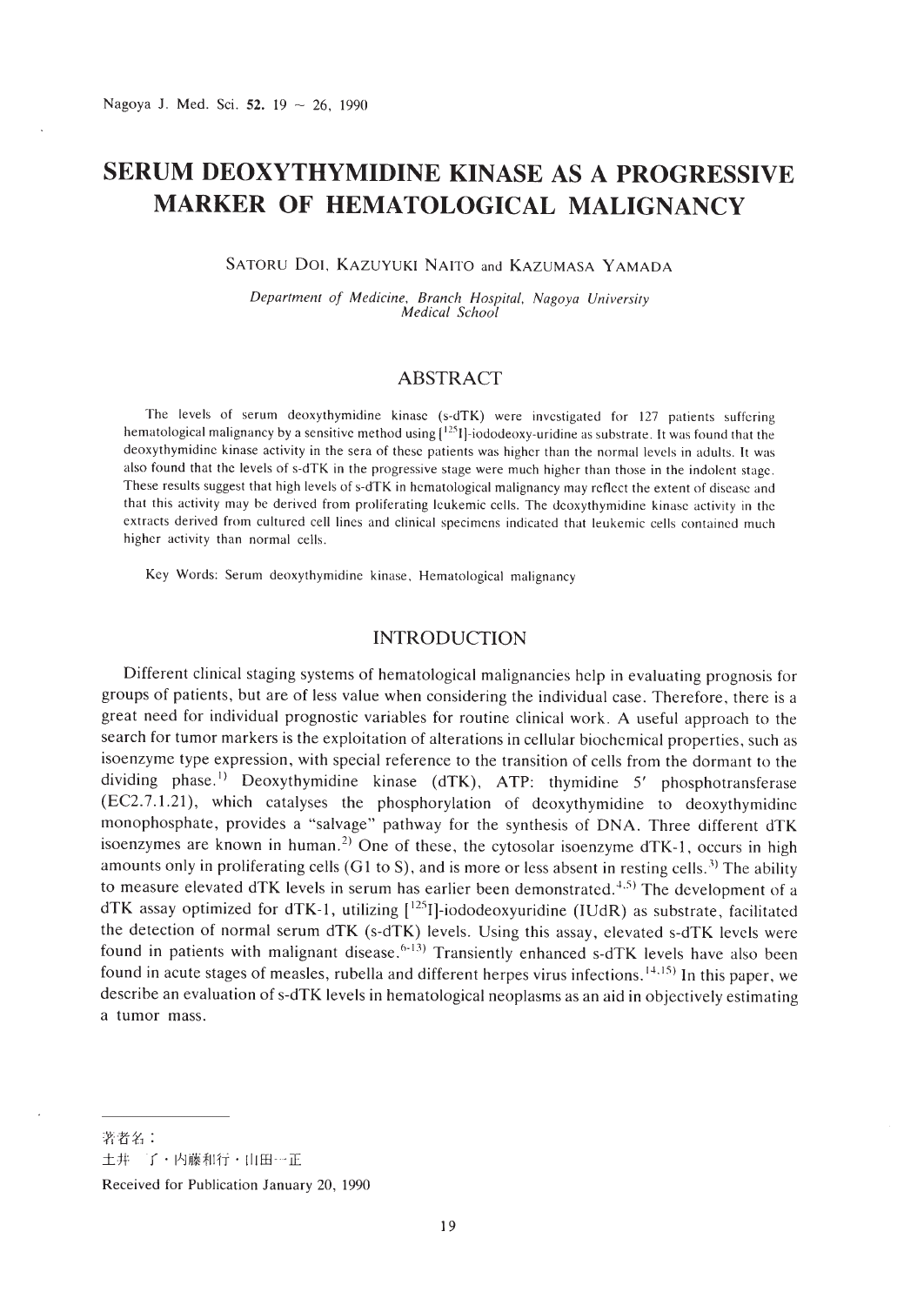## MATERIALS AND METHODS

#### *1. Deoxythymidine kinase assay*

The levels of s-dTK were measured with Prolifigen® TK-REA Technique (AB Sangtec Medical, Bromma, Sweden) in our study. The outline of this assay system is shown in Fig. 1. This assay utilizes <sup>125</sup>I-IUdR (final concentration  $10^{-7}$  M, 130-160 Ci/m mole), as substrate, and has been previously described in detail. 15) **In** order to minimize fluctuations in the assay, a biological control for the isotope was utilized, and all values were recalculated to units. Under the conditions used, 1 unit of enzyme corresponds to an activity of  $1.2 \times 10^{-18}$  katal, and gives approximately 1000 cpm per hour, with the amount of isotope used. **In** the preliminary examination, the optimal temperature and time for incubation were determined. At first, a count of control samples was made using incubation conditions at different temperatures for 4 hr. At 37 °C, the positive control sample (40 U/L) had the maximum count (Fig. 2). Next, different conditions of incubation time were analyzed at 37°C. A linear turnover of substrate was given for 4 hr (Fig. 3). **In** all experiments, the control sample was simultaneously measured in addition to two control sera in order to estimate fluctuations in the assay, which was purified from herpes simplex virus (Type-I)-infected cell line BHK 21/13S. 15)

#### *2. Serum sampling*

Serum samples were collected from 57 normal subjects and 127 patients with hematological neoplasms. The patients with high s-dTK activity sera were categorized according to diagnosis of the disease and referred to the Branch Hospital, Nagoya University Medical School, between January 1985 and December 1988. Patients were categorized into seven types of disease as follows: 62 patients with acute myelogenous leukemia (AML), 6 patients with acute lymphocytic leukemia (ALL), 18 patients with chronic myelogenous leukemia (CML), 3 patients with chronic lymphocytic leukemia (CLL), 15 patients with malignant lymphoma (ML), 17 patients with myelodysplastic syndrome (MDS) and 9 patients with other diseases (i.e., aplastic anemia, idiopathic thrombocytopenic purpura and autoimmune hemolytic anemia). Moreover, all of these diseases were further divided into two groups, i.e., those in indolent stage and those in progressive stage. The indolent stage corresponds to remission in acute leukemia and lymphoma and to the non-transformation phase in CML, CLL and MDS; whereas, the progressive stage corresponds to relapse and transformation phase in these diseases.

#### *3. Statistical methods*

The resultant data were statistically analyzed by Willcoxon and Mann-Whitney's test with respect to s-dTK level between each type of hematological neoplasm and normal.

*4. Preparation of the extracts from cultured cell lines and frozen blood cells*

**In** order to check the intracellular dTK activity in various types of blood cells, the extracts were prepared by hypoosmolar shock method.

Briefly,  $5\times10^6$  cells (cultured cell lines<sup>16)</sup>) or  $1\times10^7$  cells (frozen blood cells of patients) were harvested and washed two times with phosphate buffer serine (PBS). The resultant pellets were incubated with 1ml distilled water for 1 min, after which, 2xPBS was added. After being centrifuged at 1000 xg for 10 min, the extracts were harvested for checking.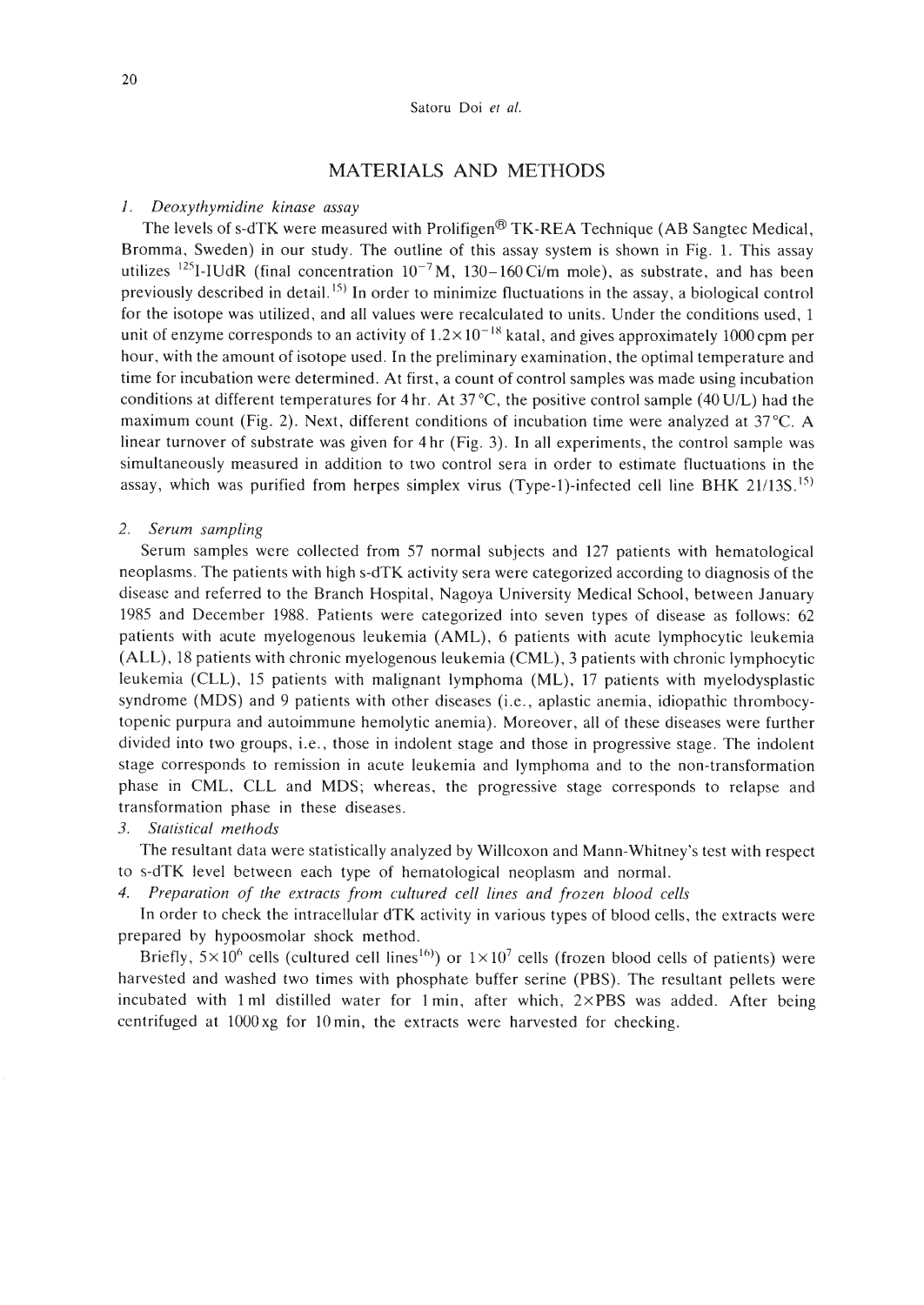#### SERUM DEOXYTHYMIDINE KINASE

## RESULTS

All samples derived from the 57 normal subjects had s-dTK levels below 10 U/L except one (Fig. 4, mean 4.75 U/L, S.D. 1.60). As shown in Fig. 5, there existed a statistically significant difference in s-dTK levels between four types of hematological malignancies and normal (all types,  $p<0.001$ ). The s-dTK activities in acute leukemia were very high (mean 259.5, S.D. 282), although the level of s-dTK in all sera of the patients in remission were less than 20 U/L (mean 6.1, S.D. 7.0). The patients with chronic leukemia had a high activity (mean 271.8, S.D. 133), and the level of s-dTK in remission was relatively low (mean 56.4, S.D. 57.0). The s-dTK activity in the 12 patients in advanced stage of malignant lymphoma was also elevated (mean 307, S. D. 1022), whereas 3 patients in remission had low activity (mean 2.6, S.D. 0.38). In MDS, 9 patients in the progressive stage had very high activity (mean 173.6, S.D. 129), although 8 patients in the indolent stage had almost the same activity as that in normal (mean 8.0, S.D. 4.23).

In all cases, the mean s-dTK activity in the progressive stage was significantly higher than that in normal (p<0.001), although the activity in the indolent stage was almost the same as that in normal  $(p>0.05)$ .

As shown in Table 1, the activity of dTK in the extracts derived from cultured cell lines was extremely high (mean 1290, range 233-6110), except for MOLT-4 and HSB-2 (both, T lymphoid). And all samples of frozen blood cells of patients, except 2 samples (CLL and AML), had significantly high activity (range 21.4-228).

## DISCUSSION

The clinical course and the response to treatment of patients with hematological malignancy are highly variable. For these reasons, new markers giving both prognostic information for the individual patient and reflecting the effect of therapy are needed.

In the current study, we have analyzed dTK levels in serum with a recently developed method, utilizing  $\left[1^{25}I\right]$ -iododeoxyuridine (IUdR) as substrate, which is very simple and sensitive enough to detect normal s-dTK levels. Our study in this paper clarified that s-dTK level in the progressive stage of hematological malignancy is extraordinarily high in contrast with that in normal, while that in the indolent stage is not significantly higher than that in normal.

The origin of the elevated s-dTK activity is not yet known. We investigated the s-dTK activities in the extracts derived from cultured and frozen cells. The dTK of supernatant derived from both cultured and frozen leukemic cells was significantly high. This result suggests that the release of the enzyme from proliferating tumor cells into serum may be responsible for the high activity of s-dTK in patients with progressive malignancy. These findings indicate that the s-dTK level in hematological neoplasms may be an excellent tool to estimate tumor mass and tumor cell turnover. And, because of the simplicity of this enzyme assay, it can easily be applied in routine clinical work.

## ACKNOWLEDGEMENTS

We wish to thank Daiichi Radioisotope Laboratories, Ltd. for providing Prolifigen<sup>®</sup> TK-REA Technique. This study was supported in part by a grant for Cancer Research from the Ministry of Education, Science and Culture of Japan.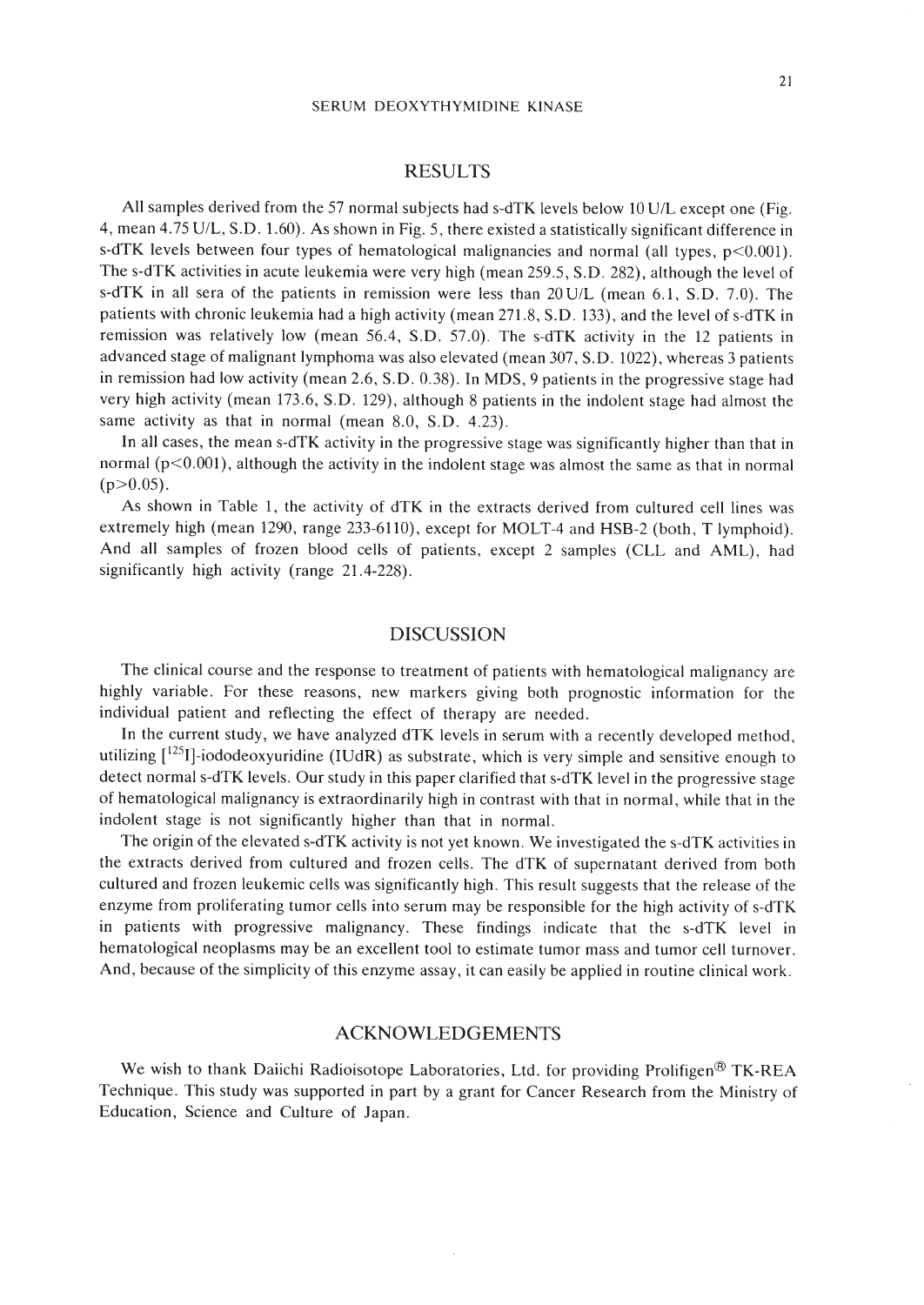## Satoru Doi *et al.*

## Table I. The dTK activity **in** cell extracts

The extracts of cultured cell lines<sup>16)</sup> (derived from  $5 \times 10^6$  cells) and frozen blood cells of patients (derived from  $1 \times 10^7$  cells) were prepared as described in Materials and Methods.

A. Cultured cell lines<sup>16)</sup>

|                     | Name of Cell Line | (U/L) |
|---------------------|-------------------|-------|
| T lymphoid          | <b>CEM</b>        | 1010  |
|                     | MOLT-4            | 22.4  |
|                     | $HSB-2$           | 1.58  |
| B lymphoid          | RAJI              | 1170  |
|                     | <b>SIMPSON</b>    | 1200  |
| nonT, nonB lymphoid | NALM-6            | 233   |
| myeloma             | $ARA-10$          | 1720  |
|                     | $SKO-007$         | 540   |
| myeloid             | $HL-60$           | 1340  |
|                     | $KG-1$            | 682   |
|                     | $NKM-1$           | 262   |
| monocyte            | U937              | 1050  |
| erythroid           | K562              | 6110  |

|                    |                             | Name of Patient             | (U/L) |
|--------------------|-----------------------------|-----------------------------|-------|
| ALL                |                             | $R.T. (9173*)$              | 105   |
|                    |                             | I.H. $(9247^*)$             | 81.4  |
|                    |                             | $C.H.$ (B591 <sup>*</sup> ) | 128   |
| <b>AML</b>         | M1                          | $H.H. (9146*)$              | 71.5  |
|                    |                             | Y.I. $(B520^*)$             | 91.8  |
|                    |                             | $E.K. (Cl^*)$               | 84.1  |
|                    | M <sub>4</sub>              | $M.Y.$ (7980 <sup>*</sup> ) | 35.0  |
|                    |                             | $T.Y. (C183*)$              | 68.6  |
|                    |                             | $K.U. (C593*)$              | 126   |
|                    | M5                          | Y.A. $(9636^*)$             | 189   |
|                    |                             | $K.M. (C568*)$              | 4.26  |
| CML (blast crisis) |                             | $R.T. (7140*)$              | 150   |
|                    |                             | $T.K.$ (9495*)              | 228   |
|                    | MDS (progressive condition) | $K.M.$ (9759*)              | 21.4  |
| <b>CLL</b>         |                             | I.S. $(7233*)$              | 0.26  |

B. Frozen blood cells

, No. of frozen tube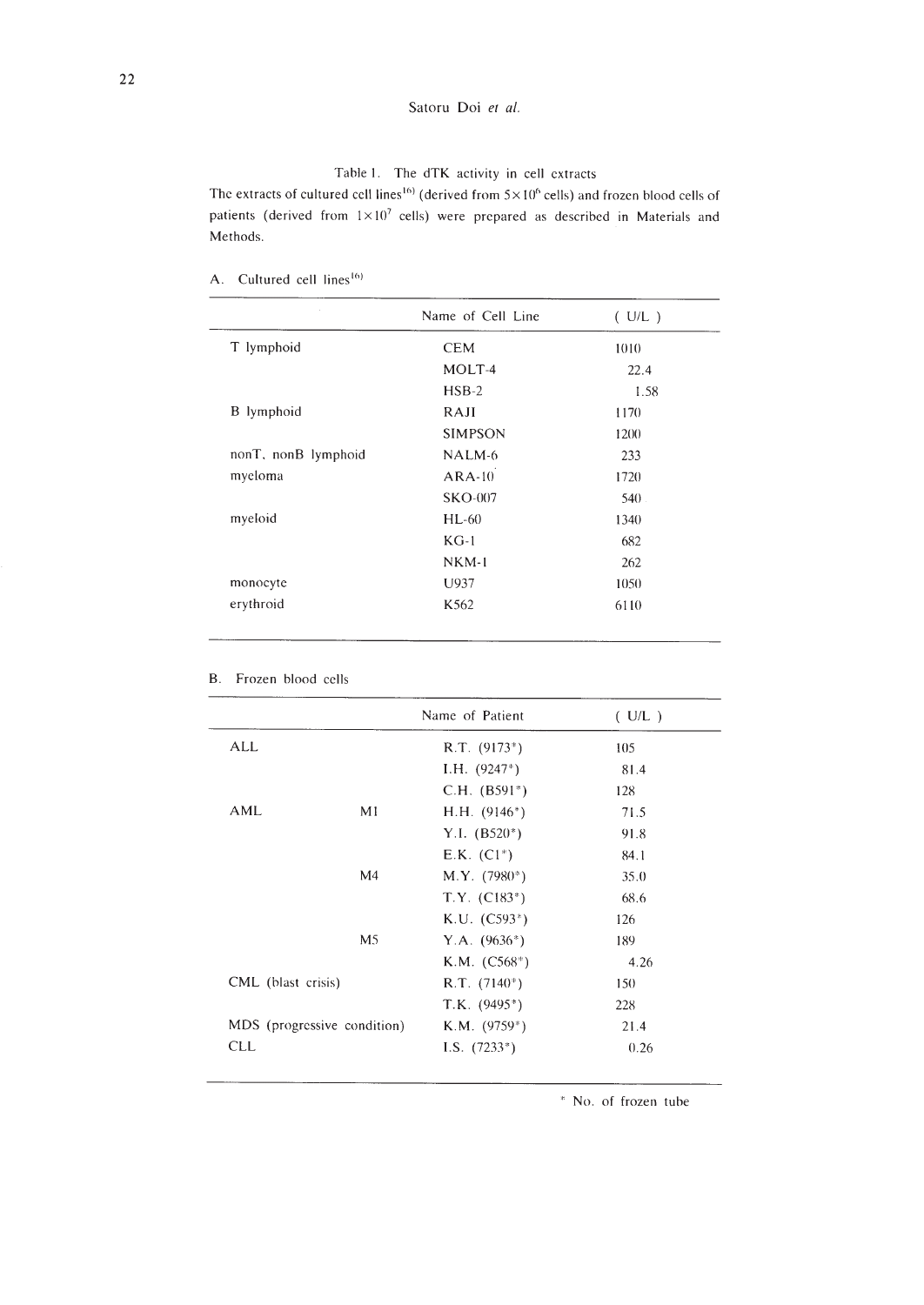

Fig. 1. Procedure for the measurement of s-dTK activity using the TK-REA technique



Fig. 2. The effect of incubation temperature in the measurement of s-dTK activity The count of control samples was conducted using incubation at five temperatures (4 °C, 25 °C, 30 °C, *3re,* and 45°C) for four hours. At *3re,* the positive control sample (40 U/L) had the maximum count, although the count of the negative control sample (0 U/L) was bit affected by temperature. Symbol:  $\square$ , positive; **•.** negative.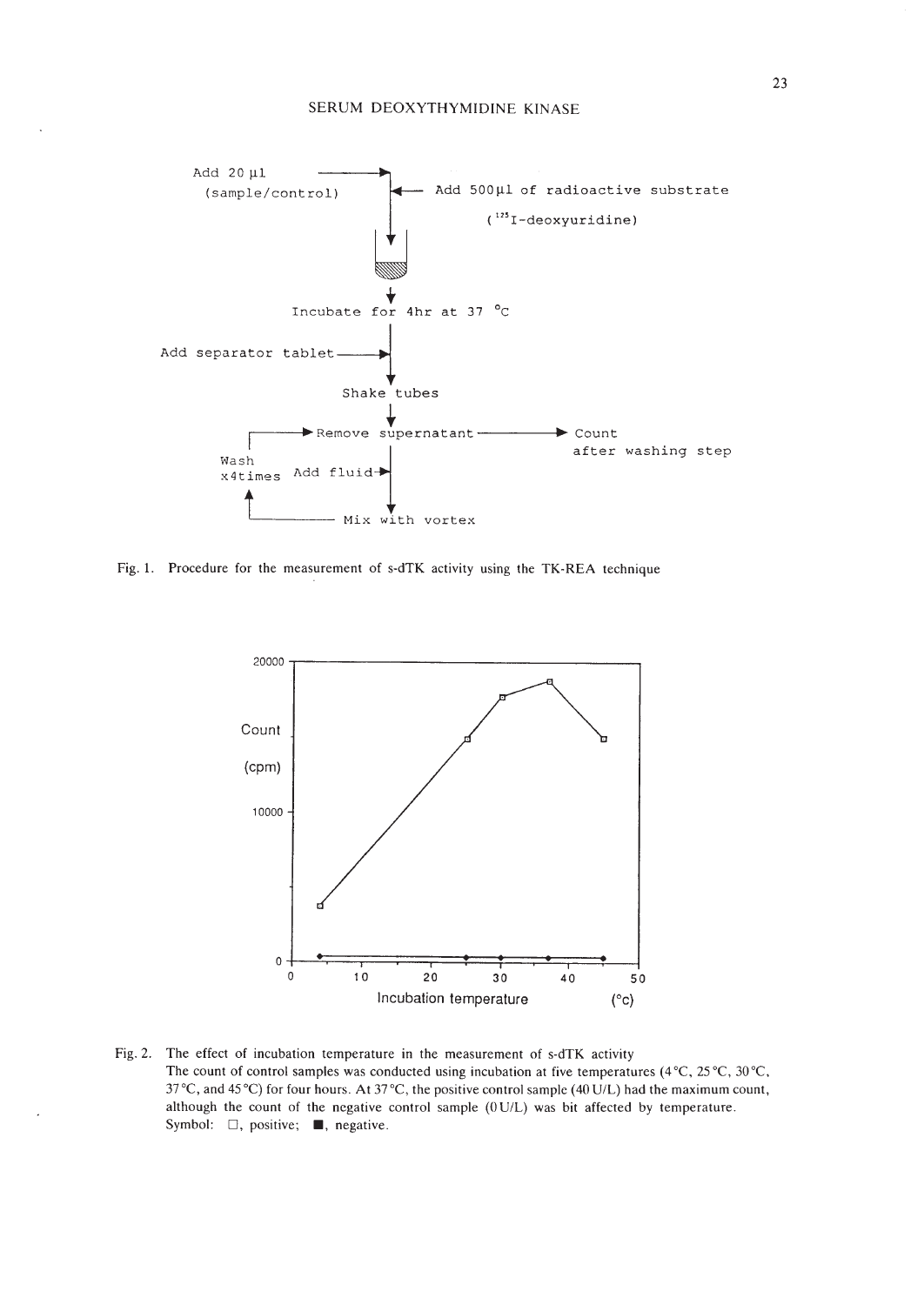Satoru Doi et al.



Fig. 3. The effect of incubation time on the measurement of s-dTK activity Six different conditions of incubation time  $(1, 2, 3, 4, 6,$  and 19hr) were analyzed at 37 °C. As the incubation time was prolonged, the count of the positive control sample (40 U/L) increased gradually. However, the rate of increase decreased after four fours. Symbol:  $\Box$ , positive; , negative.



Fig. 4. Distribution of s-dTK values in normal sera Serum samples were collected from 57 normal subjects, and the s-dTK activity was measured by the method as described.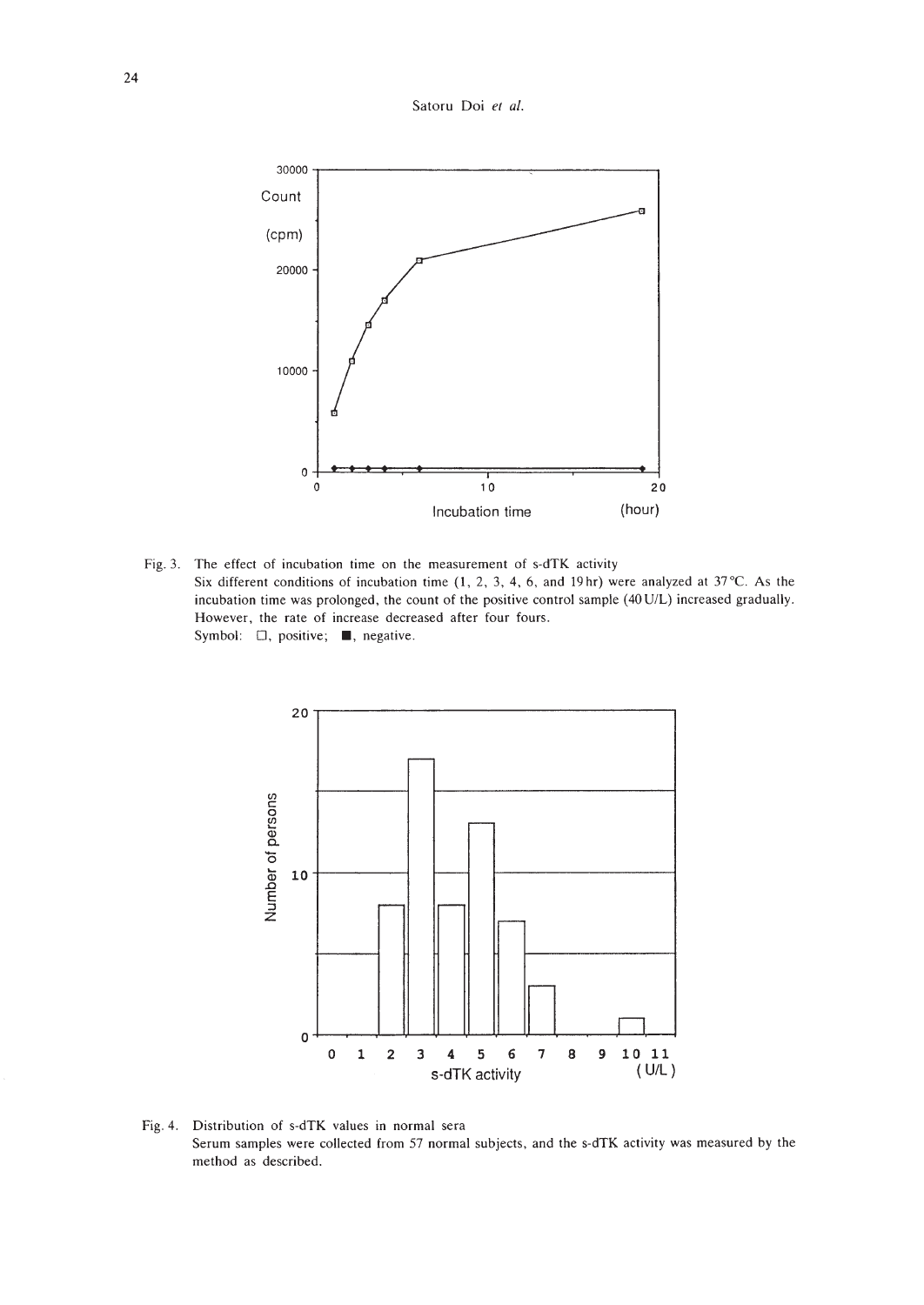

Fig. 5. Serum-dTK level in normal and hematological malignancy Patients were categorized into five types of disease: 68 patients with acute leukemia, 21 patients with chronic leukemia, 15 patients with malignant lymphoma, 17 patients with myelodysplastic syndrome (MDS) and 9 patients with the other diseases (aplastic anemia, idiopathic thrombocytopenic purpura and autoimmune hemolytic anemia). The s-dTK activity was measured in sera of patients as described in Materials and Methods.

Symbols:  $\square$ , normal;  $\bullet$ , progressive;  $\bigcirc$ , indolent.